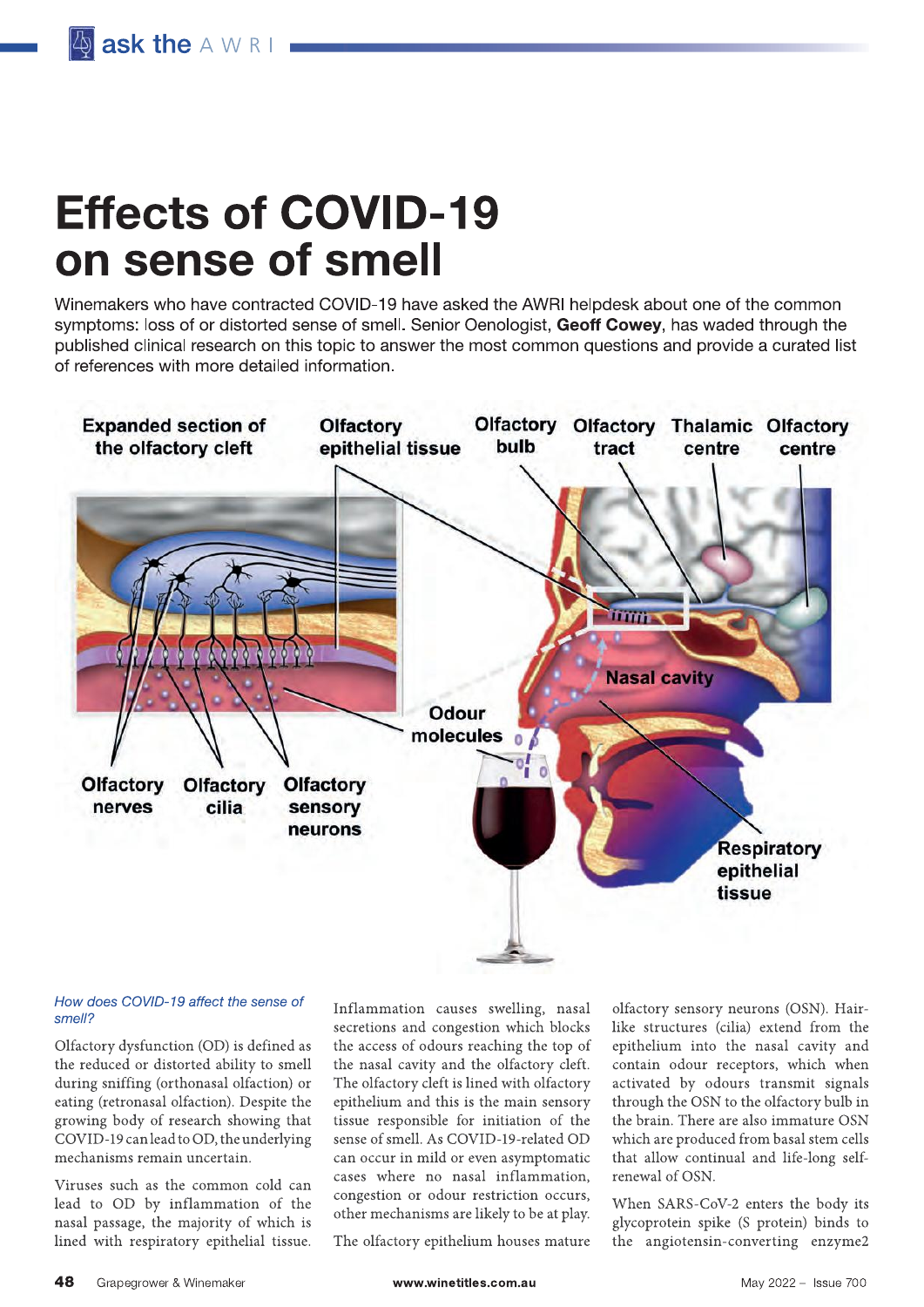receptor is also present in epithelium of and less reported in the very yither tongue, taste buds and associated or very old, which also correlates receptors and can thus also lead to taste the volume of ACE2 receptor expr (ACE2) receptor. This receptor is expressed in many organs but is prevalent along the entire respiratory system, which makes it the primary site of viral attachment and attributable for respiratory symptoms. The ACE2 receptor is not present on OSN but is present in abundance in the basal cells of the olfactory epithelium, or the cells that provide the structural and metabolic support to the OSN. Viral infection and local inflammation of these cells have been postulated as causing loss of cilia/ cilia receptors, reduced sensitivity of the OSN, or downregulation of receptor and/ or signalling genes, which then affect the sense of smell (Mastrangelo et al. 2021, Najafloo et al. 2021, Zazhytska et al. 2022, Douaud et al. 2022). The ACE2 the tongue, taste buds and associated receptors and can thus also lead to taste disorders (ageusia) and loss of taste sensation (chemesthesis) (Oliveira et al.  $2022$ ).

### Will I lose my sense of smell if I contract COVID-19?

infection (Borsetto et al. 2020, Boscolo-<br>Bizzo et al. 2021, Karamali et al. 2022 on analysis of multiple research COVID-19 projects, an aggregate mean or  $47-55\%$ <br>individuals reported some degree of OD infection (Borsetto et al. 2020, Boscolo-<br>Rizzo et al. 2021, Karamali et al. 2022,  $\overline{\text{DE}}$  noted 1  $\frac{1}{2}$  projects, an aggregate mean of 47-53% relatively each Based on analysis of multiple research during the acute phase of a COVID-19

Tong et al. 2020). This includes both self-reported data and/or psychophysical assessment of loss of chemosensory functions. Individuals self-reporting loss of smell typically underestimate the true prevalence of OD compared to psychophysical testing (Karamali et al. 2022). Olfactory dysfunction is also more often self-reported in those with milder symptoms as those with more severe COVID-19 disease-are more likely to overlook OD symptoms while dealing with other more critical symptoms.

### Is any group of individuals more likely to experience olfactory dysfunction caused by COVID-19?

 $\overline{\phantom{a}}$  be noted that most of the studies on about the very separation of the very separation of the very separation of the very single, taste buds and associated or very old, which also correlates ors and can thus also lead to taste the volume of ACE2 receptor expre Olfactory dysfunction is most common in the 40-50-year-old age bracket, and less reported in the very young or very old, which also correlates with the volume of ACE2 receptor expression in this bracket. Obesity was found to be more prevalent in individuals that experienced OD. Women were also more predisposed to suffer COVID-19-related OD (Najafloo et al. 2021). It should COVID-19-related OD were conducted relatively early in the pandemic and thus relate to the Alpha strain which was dominant at the time. Further studies are currently investigating the impact of OD from more recent strains, with

indications to date that the Omicron strain results in reduced prevalence and severity of OD.

### How will my sense of smell be affected if I contract COVID-19?

Is any group of individuals more likely to partial or the treatment 30 days post-<br>experience other oby CoMD-197 partial or the community of the properties of the state of the properties of the community of the state of the experience of location of subsection and the time intervention and the properties of location of the subsection of subsection of the subsection of the subsection of the subsection of the subsection of the subsection of the is any group of monucous more likely to lead to the two to the two tractors in the control of the two proportions of a condition. Some individuals report by COVID-199<br>segmente of the sympatom of a condition where the sense Typically, individuals report hyposmia (a reduced ability to smell and detect odours) during the acute phase of COVID-19, while some report full anosmia (the complete loss of smell). Duration of OD was on average 8-12 days with 70-80% of individuals reporting partial or full recovery 30 days postinfection. Some individuals report parosmia, or a condition where the sense of smell returns but in a distorted fashion. Common smells such as coffee, onion, garlic, meat, citrus and even toothpaste present as an unpleasant burnt, chemicallike aroma. Parosmia has sometimes been reported to occur in individuals two to three months after COVID-19related anosmia, or sometimes after no reported initial loss of smell. This has been postulated to be a sign of sensory recovery, where the regenerating OSN may be misconnecting with the brain area responsible for smell, or due to a reduced number of functioning OSN, or due to a predominance of immature OSN leading to incomplete aroma characterisation (Karamali et al. 2022).

## The Cellar-Mate can't<br>make the coffee... make the coffee... ine Ceilar-Mate can't<br>make the coffee...

\Y[\OY[ZS[P]WXUMSSLOPV[YWXU[[]  $U(1, 2, 3)$   $U(1, 3, 4)$   $U(2, 3, 4)$  $U$  $\rho$ repare blends, fill tankers, feed filters, carry out pump overs, fill flex containers... But it can automatically fill tanks,<br>rack tanks, fill barrels, empty barrel<br>prepare blends, fill tankers, feed<br>filters, carry out pump overs, fill<br>flex containers... YONVLOPVWXUMSSZOYY[SWX[R\LTZOYY[SWX YONVLOPVWXUMSSZOYY[SWX[R\LTZOYY[SWX But it can automatically fill tanks,

()) There is a netter madi (,)<):F5D)GG)<E5HI (,)<):F5D)GG)<E5HI

relephone o3 9455 3339<br>pidfil@rapidfil.com.au Web: www.rapidfil.co 895:\*;<5+:=>:\*?<5+:=>:\*@A-9@5BC)D;EEE@<5+:=>:\*@A-9@5B 805: Lapinlii (2014) Filipinus Media Media Apinlii Connad<br>Email: Tapinlii (2014) Filipinus Media Media Apinlii Connad Telephone 03 9455 3339<br>Charles Caracter and Hob. www.caridfil.org 895:\*;<5+:=>:\*?<5+:=>:\*@A-9@5BC)D;EEE@<5+:=>:\*@A-9@5B ()\*)+,-.)/012330001456/012313707 ()\*)+,-.)/012330001456/012313707 895:\*;<5+:=>:\*?<5+:=>:\*@A-9@5BC)D;EEE@<5+:=>:\*@A-9@5B 895:\*;<5+:=>:\*?<5+:=>:\*@A-9@5BC)D;EEE@<5+:=>:\*@A-9@5B Telephone 03 9455 3339

 $\mathbb{R}^3$  ,  $\mathbb{R}^3$  ,  $\mathbb{R}^3$  ,  $\mathbb{R}^3$  ,  $\mathbb{R}^3$  ,  $\mathbb{R}^3$  ,  $\mathbb{R}^3$  ,  $\mathbb{R}^3$  ,  $\mathbb{R}^3$  ,  $\mathbb{R}^3$  ,  $\mathbb{R}^3$  ,  $\mathbb{R}^3$  ,  $\mathbb{R}^3$  ,  $\mathbb{R}^3$  ,  $\mathbb{R}^3$  ,  $\mathbb{R}^3$  ,  $\mathbb{R}^3$  ,

 $\mathbb{R}^3 \times \mathbb{R}^3 \times \mathbb{R}^3 \times \mathbb{R}^3 \times \mathbb{R}^3 \times \mathbb{R}^3 \times \mathbb{R}^3 \times \mathbb{R}^3 \times \mathbb{R}^3 \times \mathbb{R}^3 \times \mathbb{R}^3 \times \mathbb{R}^3 \times \mathbb{R}^3 \times \mathbb{R}^3 \times \mathbb{R}^3 \times \mathbb{R}^3 \times \mathbb{R}^3 \times \mathbb{R}^3 \times \mathbb{R}^3 \times \mathbb{R}^3 \times \mathbb{R}^3 \times \mathbb{R}^3 \times$